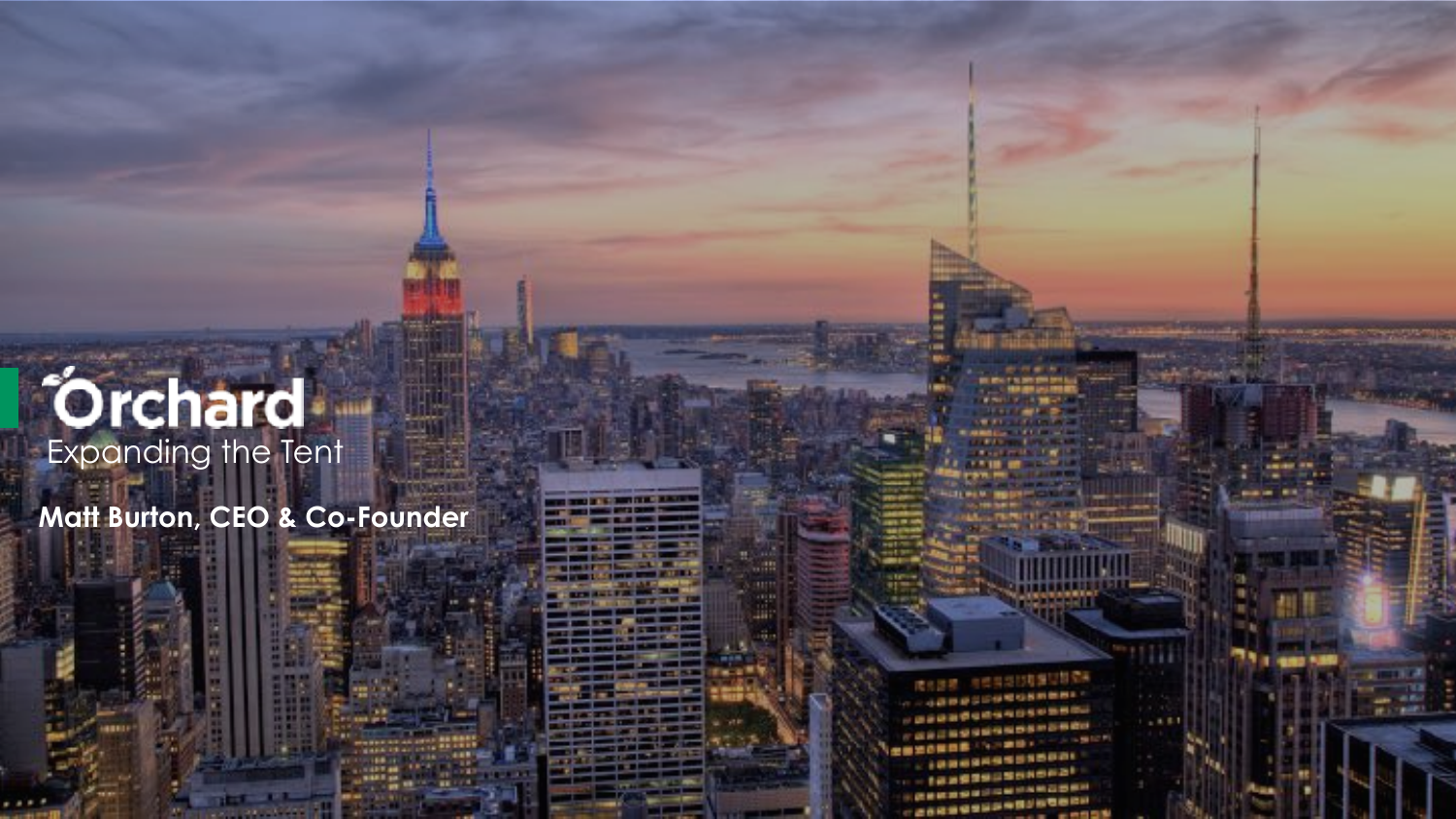

#### **INVESTORS ORIGINATORS (Cont.)**

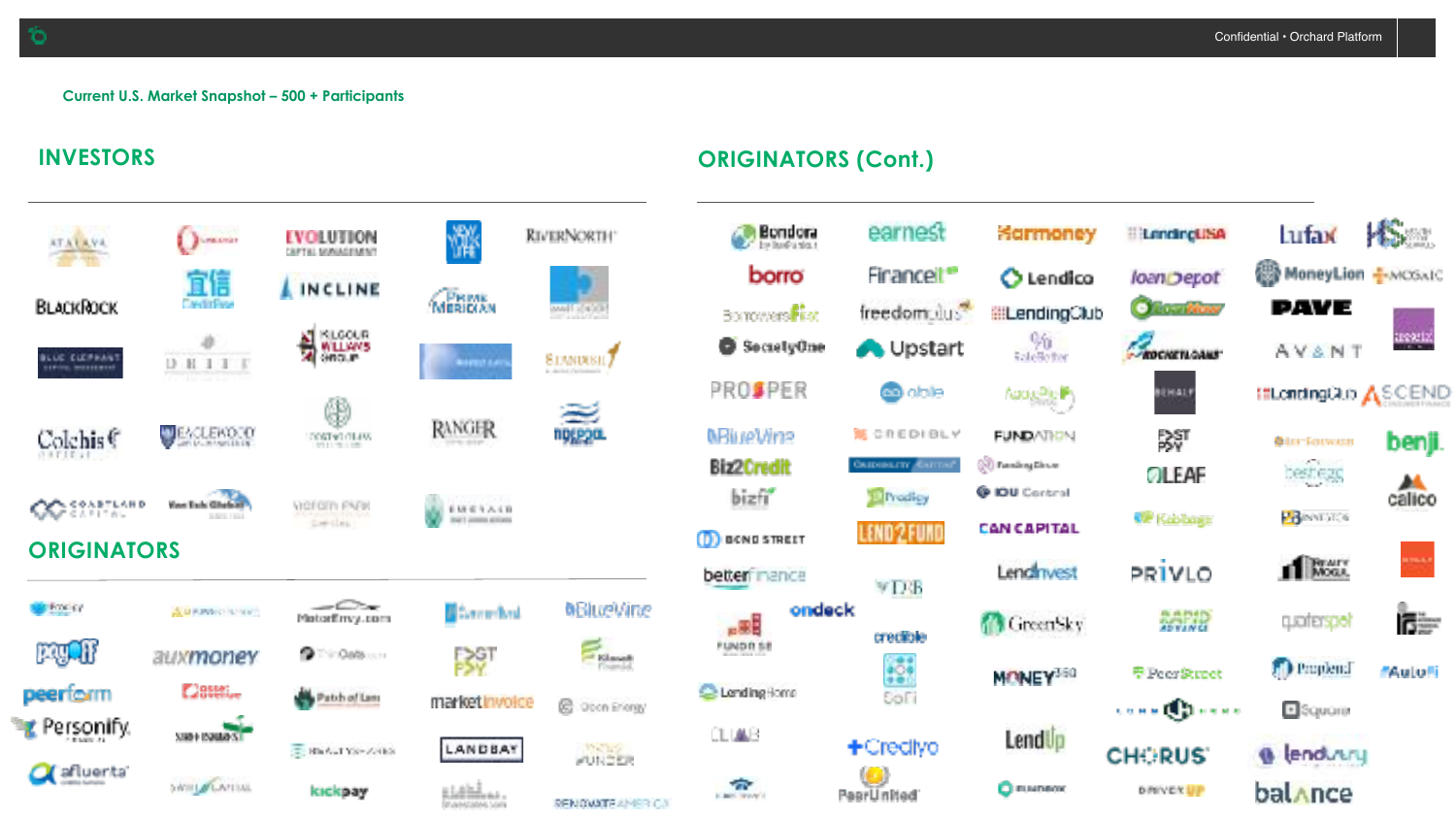# **Continued Industry Growth – Originations**

**Cumulative Loan Originations** 



Droiard - www.profandolaform.com

о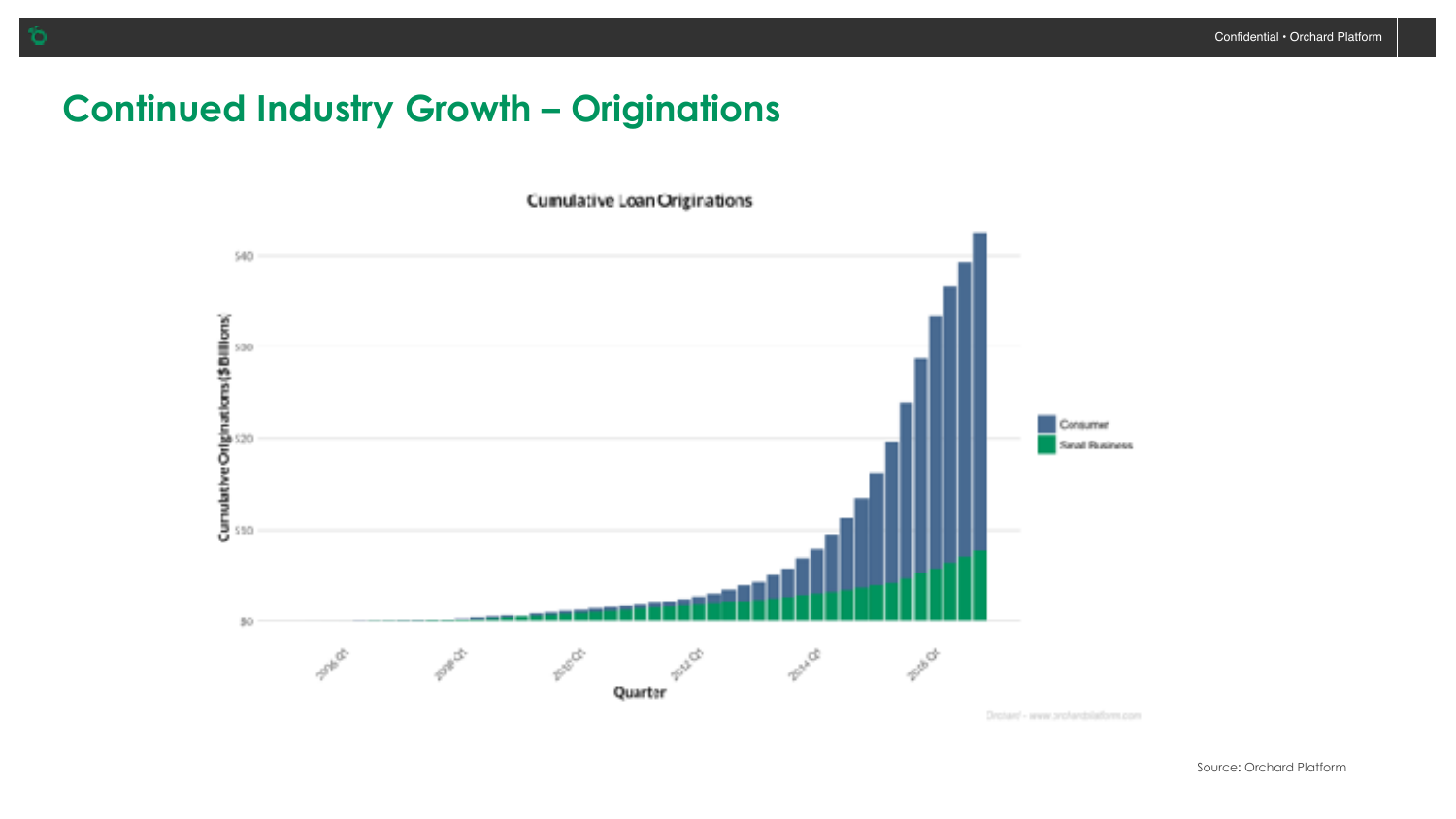### **Continued Industry Growth – Securitizations**



Crossel's your anhandslation can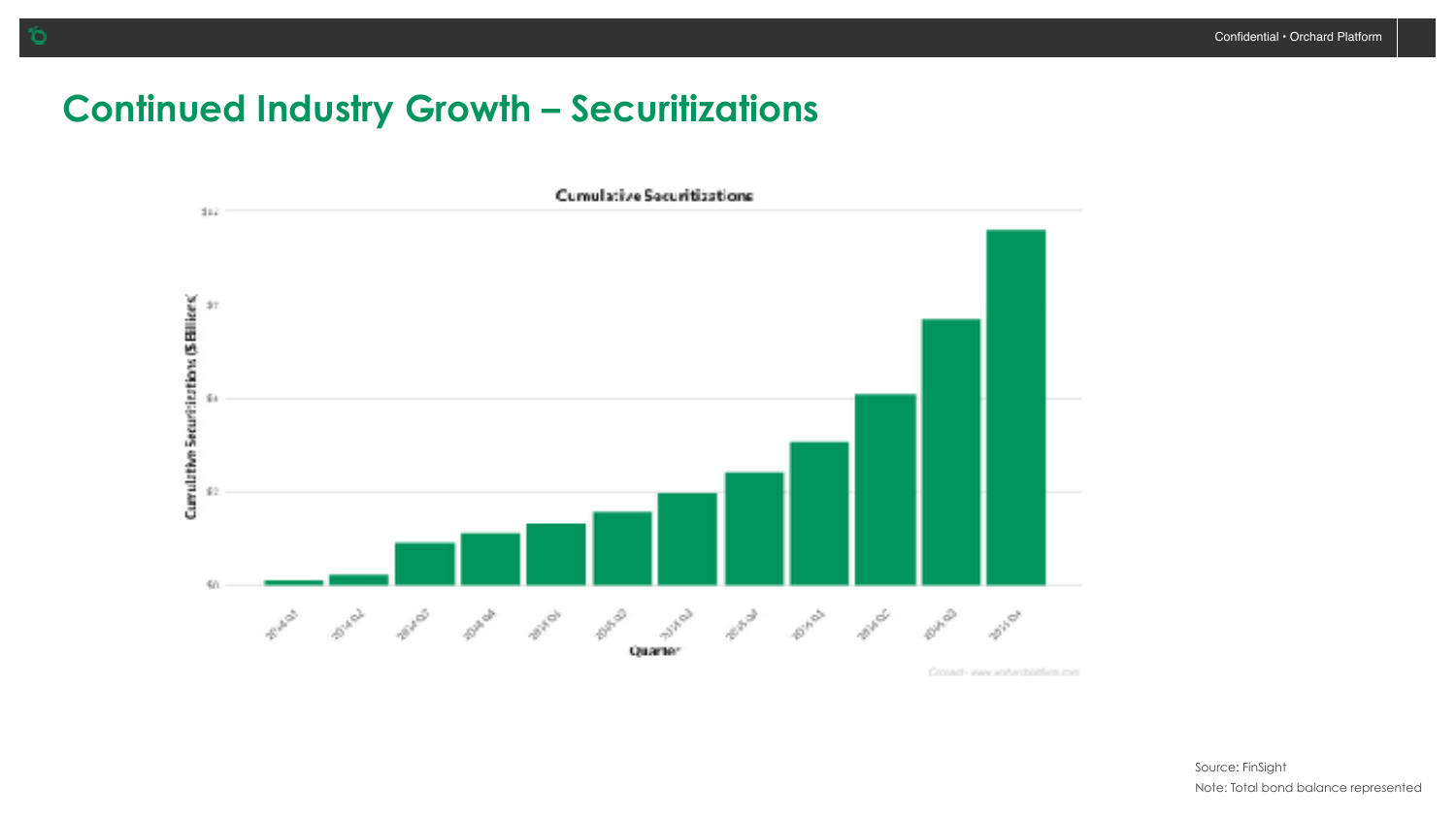## **Wider Access To Credit**

**New assets classes breed new investment opportunities** 

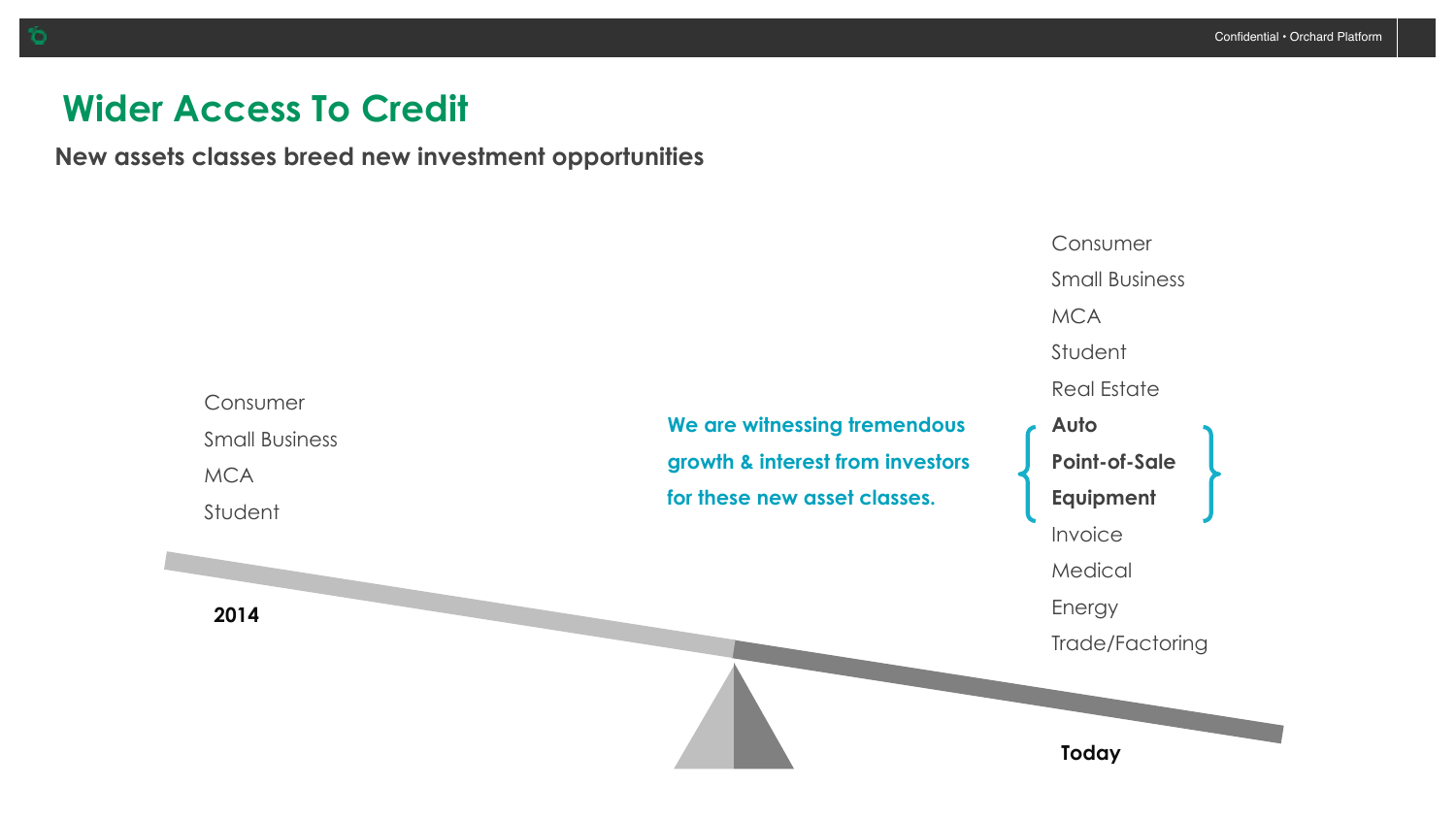#### **We are Still in the Early Innings**

**The online lending industry could have an addressable market of over \$1.0 Trillion by 2020 in the U.S.**

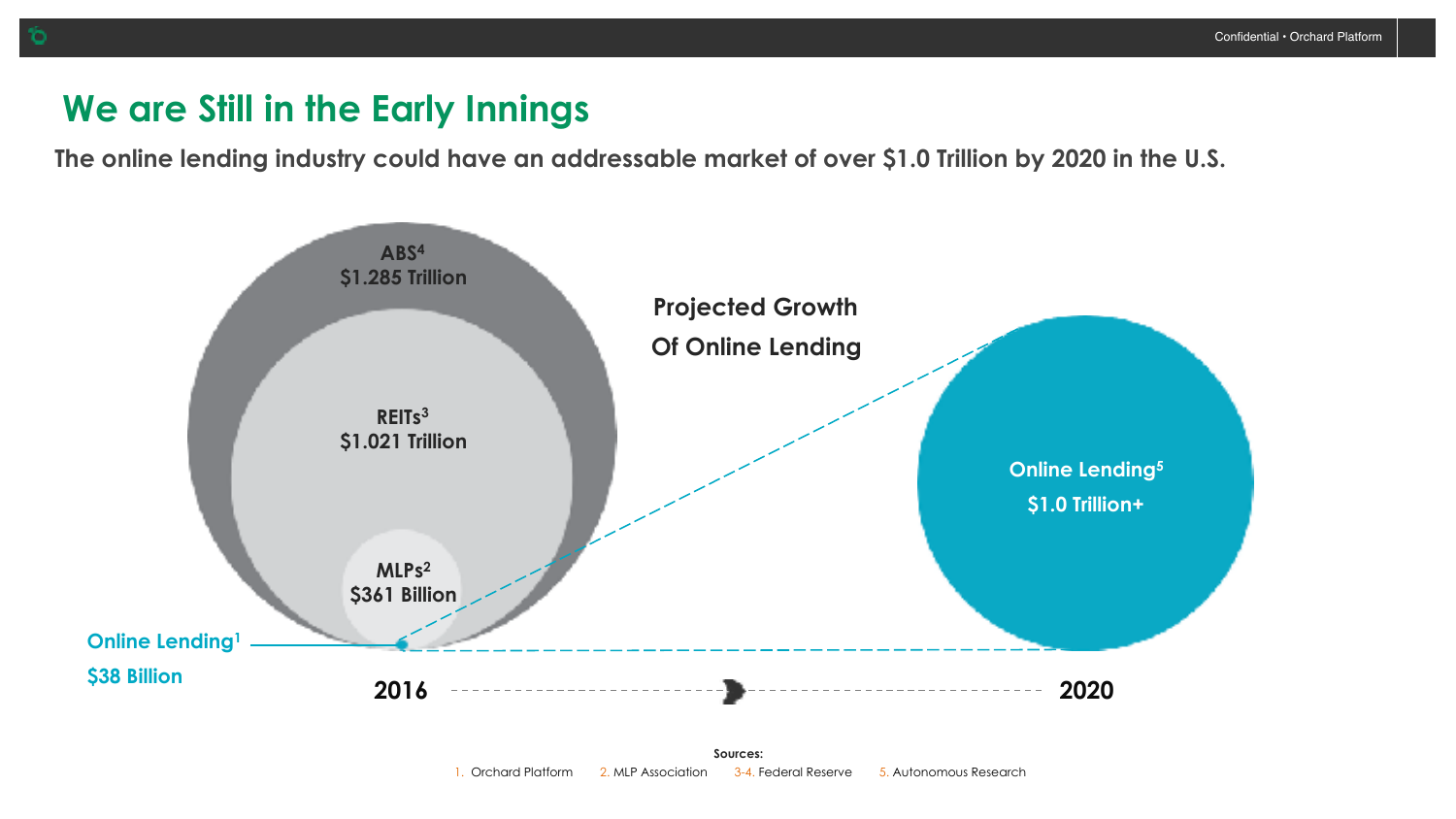## **Partnerships are Vital to Expanding the Tent**

- Convergence of fintech and traditional financial services will accelerate.
- Partnerships have been established between online lenders, technology providers, and banks.
- Traditional financial services that haven't accepted this new reality in lending are quickly adjusting and exploring the opportunity set.
- The lines between these companies will become increasingly blurry.

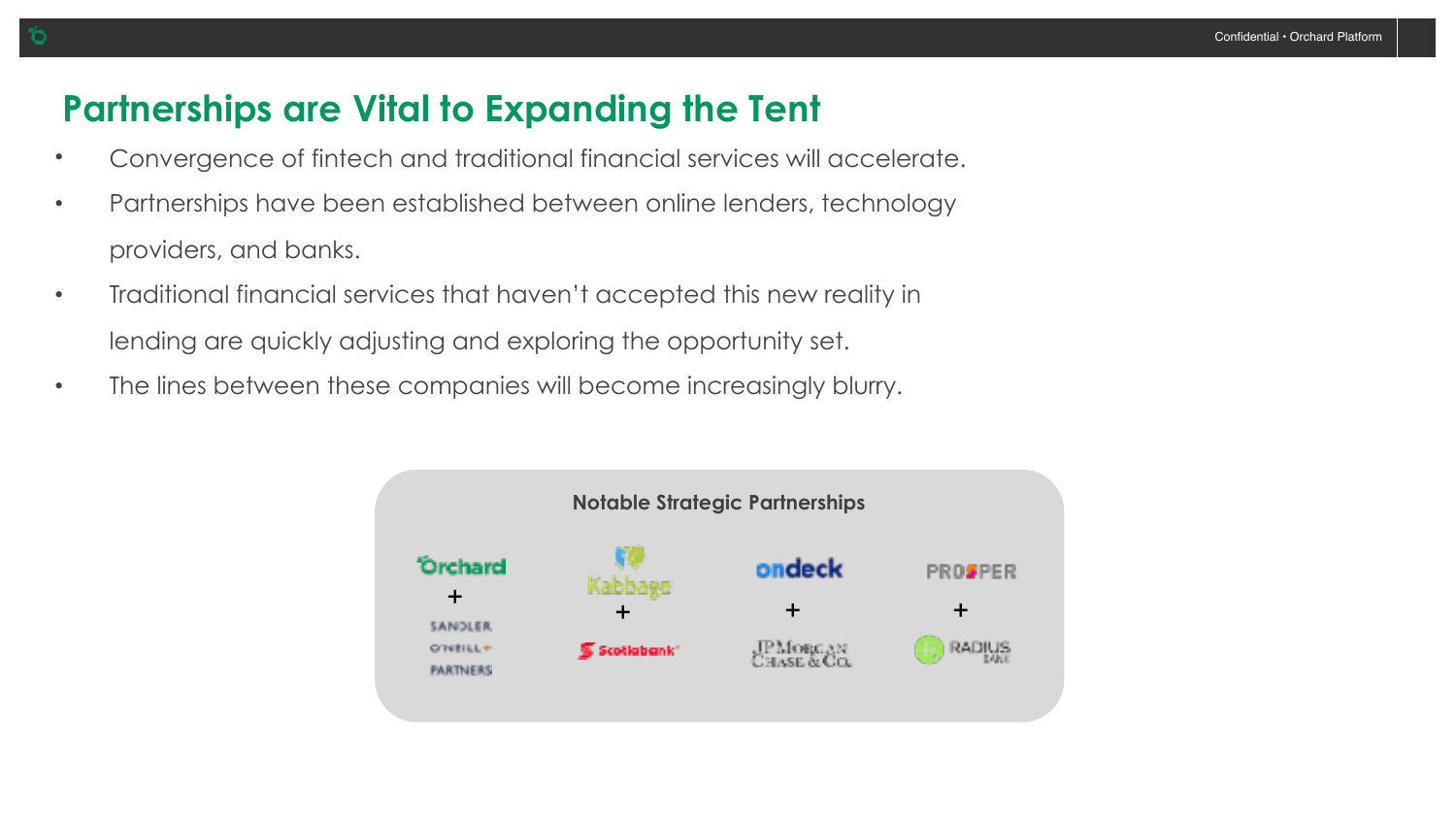## **What's Needed to Continue Growing**

**We Need to Provide Lenders:** In order to move from *Alternative* to *Fixed Income*, the online lending industry needs to provide:

- Cost savings & higher profits
- **.** Seamless implementation of new technology
- **•** Faster decision making & better risk management tools
- Broader distribution channels

#### **Traditional Lenders Large Institutional Investors**



*(Pensions, Sovereign Wealth, Insurance)*

- $\bullet$  Data standardization
- **•** Efficient market access & larger supply
- More types of products (structured & retail)
- **.** Liquidity channels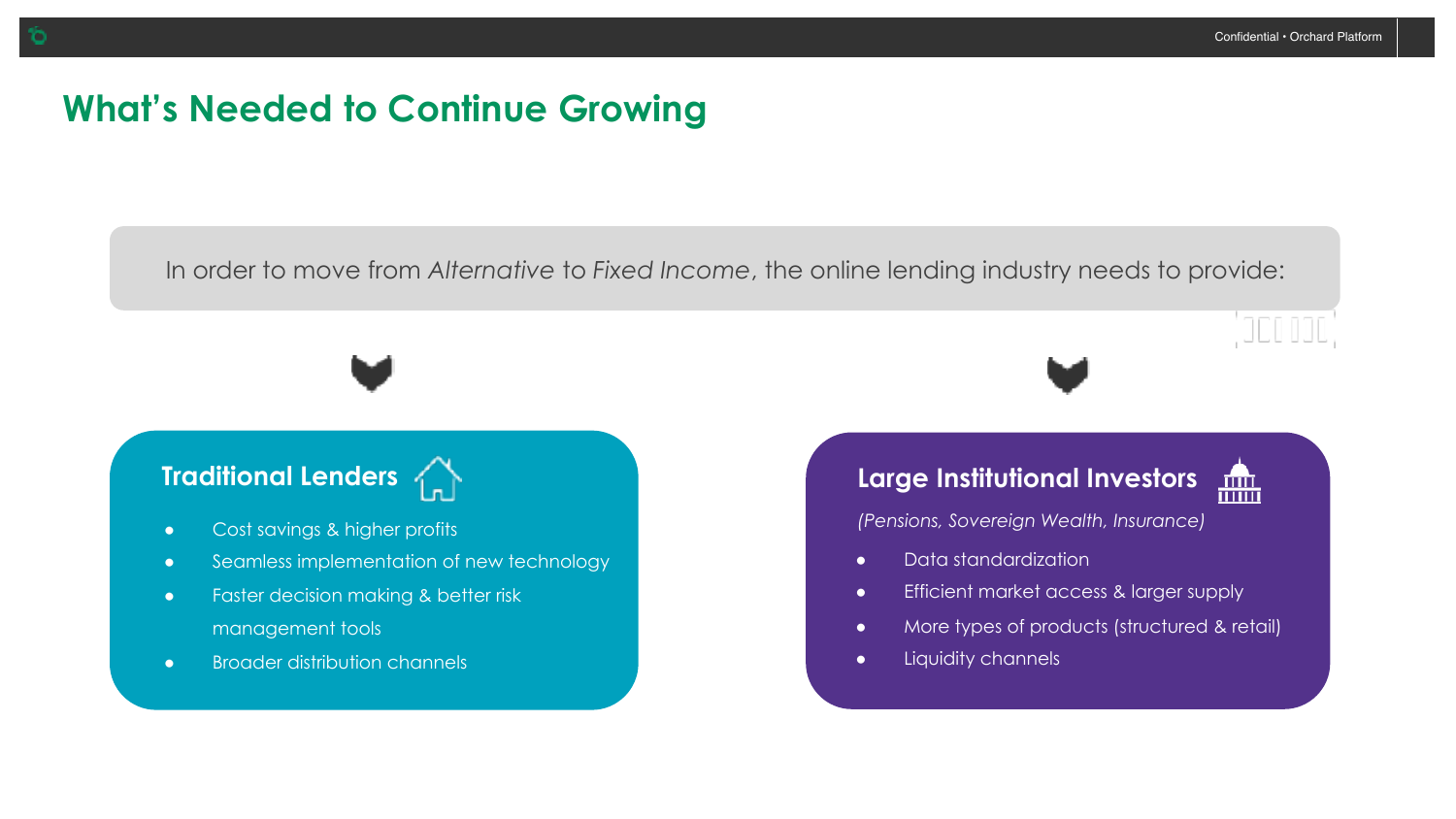#### **View Towards the Future**

**Becoming the trillion dollar opportunity** 





From hundreds of participants... **Example 20 and Structure 1** and thousands of participants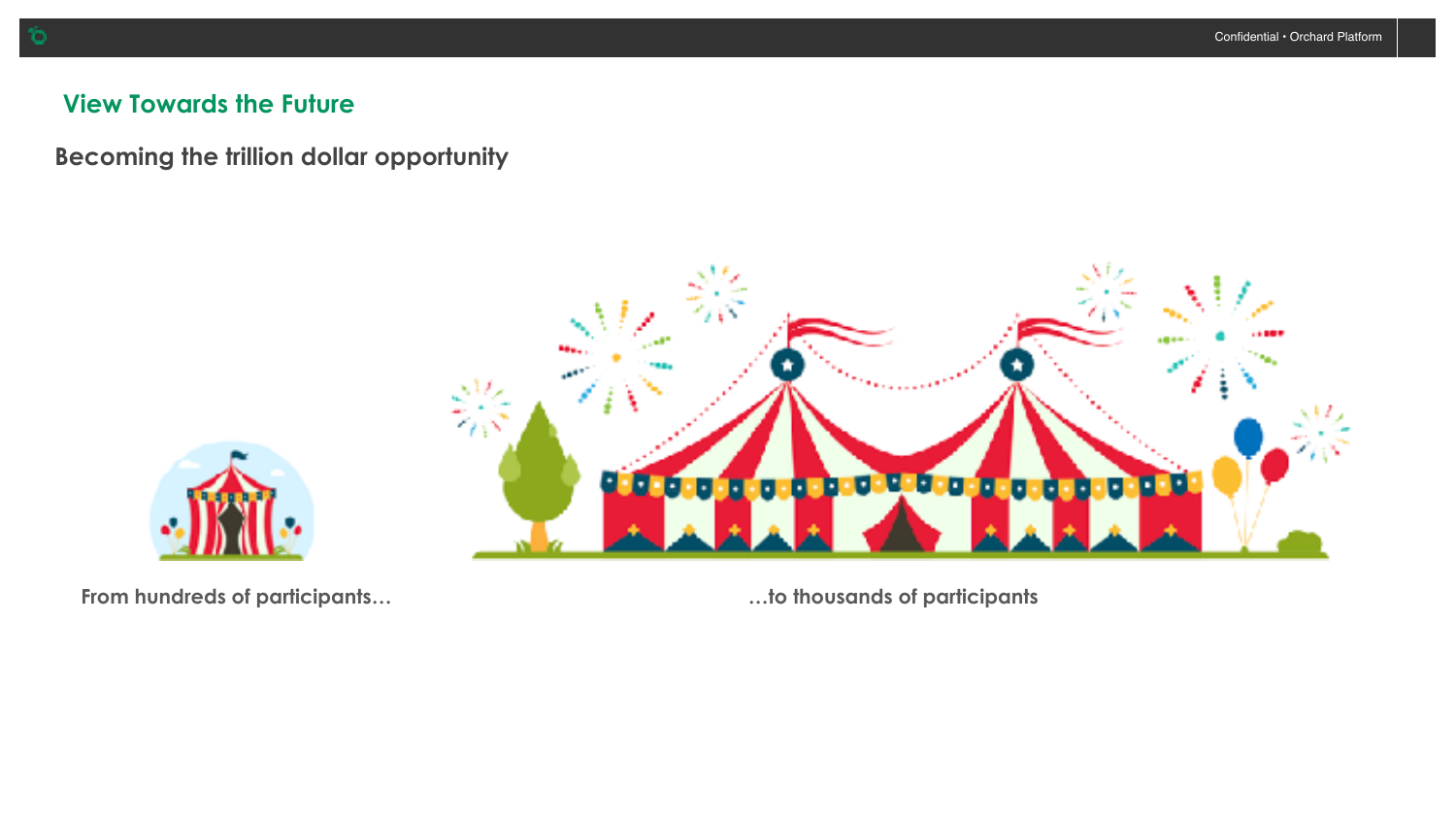#### **Orchard Update – Looking Ahead**

Orchard has emerged as the leading provider of data, technology and software to the online lending industry, powering the interaction between institutional